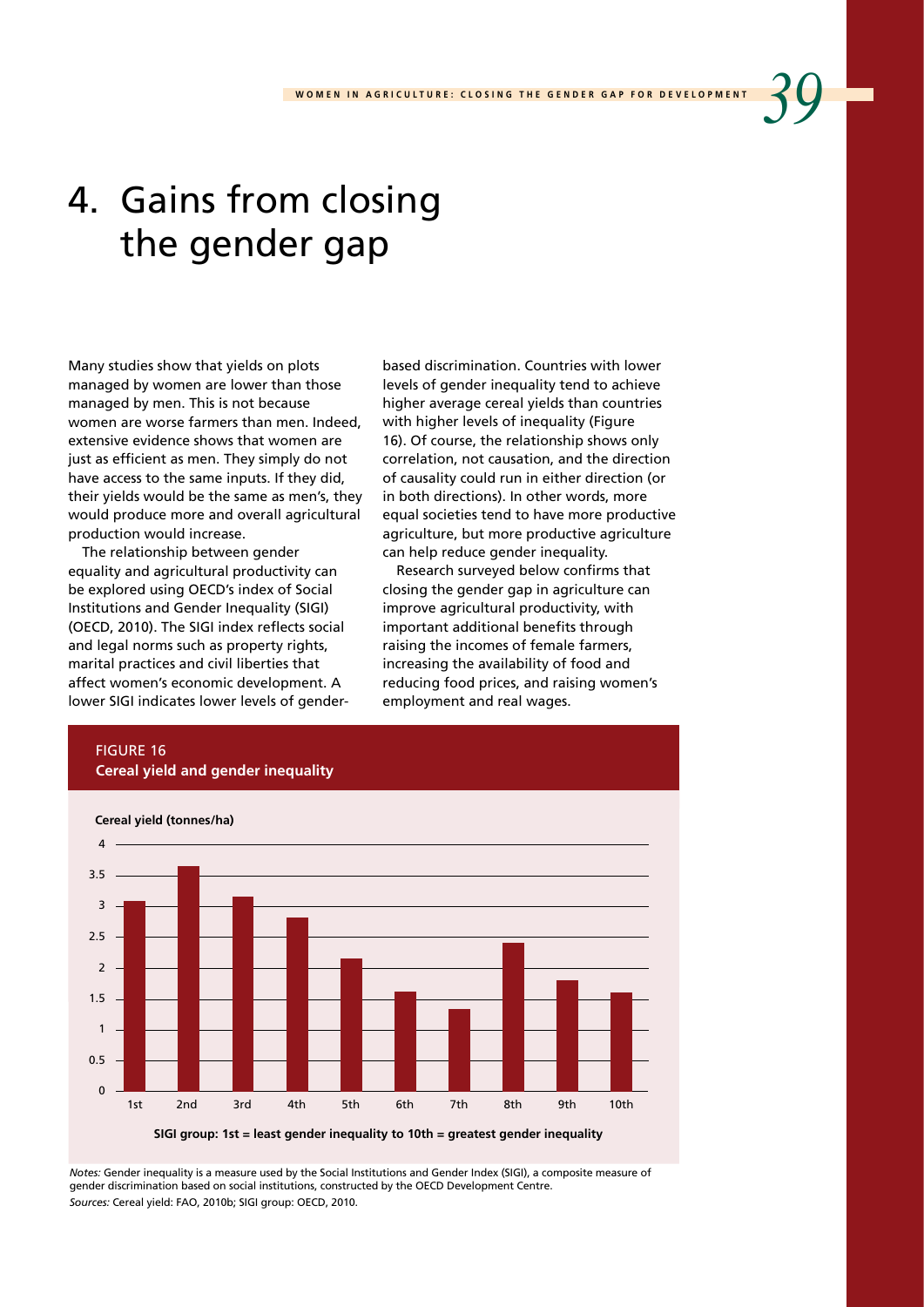#### **Productivity of male and female farmers**

Many studies have attempted to assess whether female farmers are as productive as male farmers. These studies measure productivity in a variety of ways, but the most common method is based on output per hectare of land, or yield. Simply comparing yields on men's and women's farms can reveal differences between the two groups – women typically achieve lower yields than men do – but it does not explain why. The most thorough studies also attempt to assess whether these differences are caused by difference in input use, such as improved seeds, fertilizers and tools, or other factors such as access to extension services and education. The vast majority of this literature confirms that women are just as efficient as men and would achieve the same yields if they had equal access to productive resources and services.

A thorough literature search identified 27 studies that compare the productivity of male and female farmers.<sup>10</sup> These studies covered a wide range of countries (primarily, but not only, in Africa), crops, time periods and farming systems, and used various measures of productivity and efficiency. Despite this variety, most found that male farmers achieved higher yields than female farmers. The estimated yield gaps ranged widely but many clustered around 20–30 percent, with an average of 25 percent.<sup>11</sup>

Most of the studies found that differences in yields were attributable to differences in input levels, suggesting that reallocating inputs from male to female plots can increase overall household output. Several studies showed this explicitly. Because this literature is complex and somewhat contentious, it is summarized below.

One of the most influential studies in this field comes from Burkina Faso. The authors compared 4 700 agricultural plots in six villages. With the exception of ownlabour, the plots controlled by women used less of all other inputs: men's and children's labour, draught animal labour and organic and chemical fertilizers. Women's yields were lower than men's for a variety of crops – 20 percent lower for vegetables and 40 percent lower for sorghum – but the difference was explained entirely by their lower use of productive inputs, which in turn was a result of gender-specific social norms. The authors estimated that increasing input use on women's plots could increase overall output by 10–20 percent (Udry *et al*., 1995). Further analysis of the same data found that overall household production could have been almost 6 percent higher if resources were reallocated towards women's plots (Udry, 1996).

Two additional studies from Burkina Faso provide a deeper understanding of these issues. The first found that female farmers produced 15 percent lower value per hectare than male farmers. It also found that female farmers needed advice from female agricultural extension workers – not just more inputs – in order to achieve higher yields, confirming the complementarities among the broad range of assets and services required for agricultural production (Bindlish, Evenson and Gbetibouo, 1993). The second reconsidered the data from Udry (1996) and supplemented them with more recent nationally representative data. It found that households located in less favourable production zones or in areas suffering from drought tended to allocate resources between male- and female-managed plots more efficiently than households in more favourable areas, perhaps because the risk associated with being inefficient was higher for them (Akresh, 2008).

Research in the Ethiopian highlands found that female-headed households produced 35 percent less per hectare, in value terms, than male-headed households but the differences were due to lower levels of input use and less access to extension services by the female farmers (Tiruneh *et al*., 2001). In the same region, yields for barley and other cereals were found to be 50 percent higher for farms operated by men because farms run by female-headed households had only half the male labour and less than one-third of the amount of draught animal power (Holden, Shiferaw and Pender, 2001).

<sup>10</sup> For more detailed surveys of this literature, see Quisumbing (1996) and Peterman, Quisumbing and Behrman (2010).

<sup>&</sup>lt;sup>11</sup> Not all of the 27 studies quantified the yield gap. Some provided estimates for a single crop while others reported on multiple crops.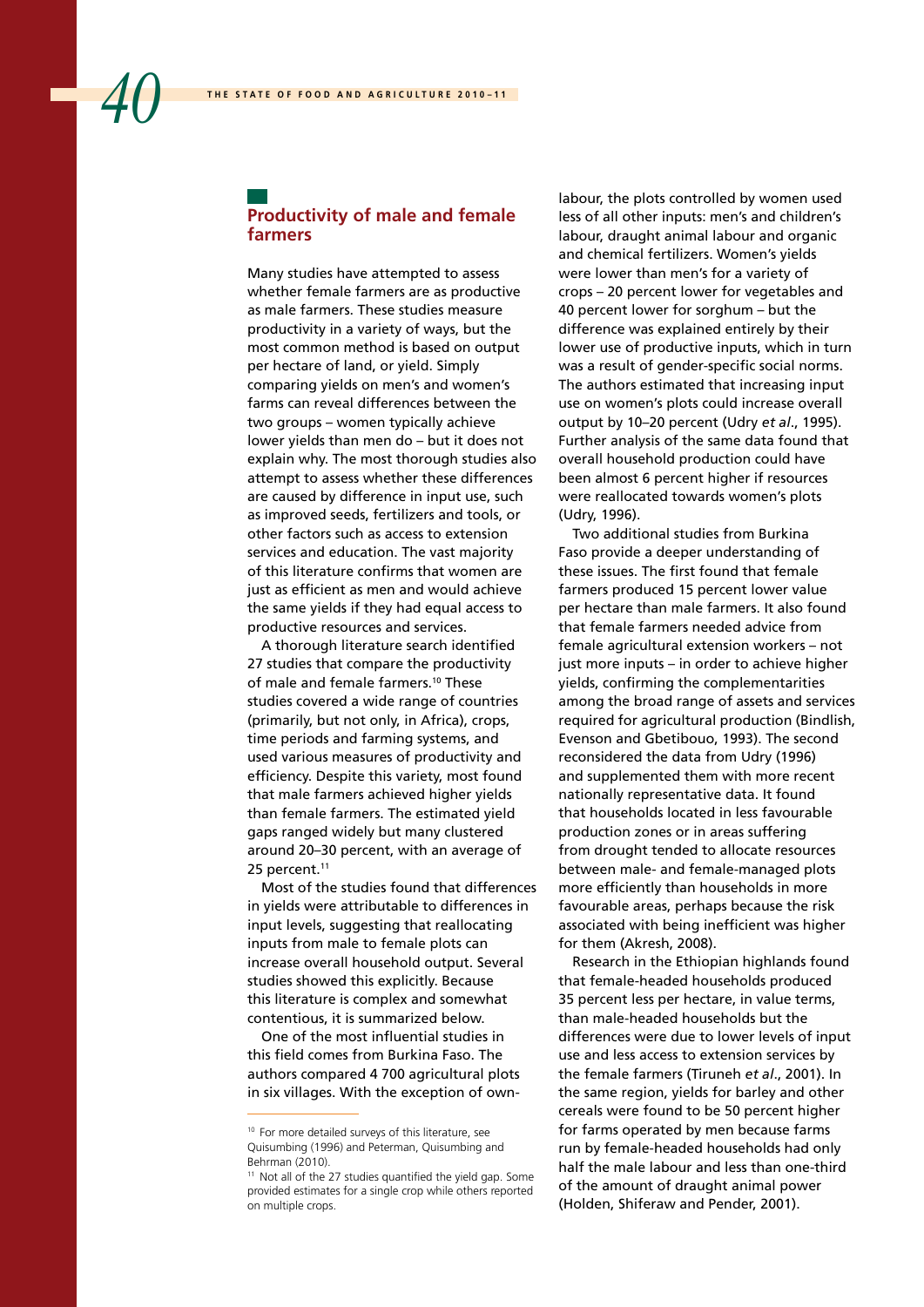Women in Ghana were found to be as efficient as men in maize and cassava production, but they achieved lower yields and earned lower profits because they could not maintain the fertility of their land (Goldstein and Udry, 2008). People who are disadvantaged in the social and political networks of their villages – like many female household heads – are more likely to have their land expropriated if they allow it to remain fallow, so they tend to keep their land under cultivation continuously, eroding soil fertility (Goldstein and Udry, 2008). Several studies from Ghana also confirm that male and female cocoa producers have the same yields when input use is the same (Quisumbing and Otsuka, 2001b; Hill and Vigneri, 2009).

Men producing maize, beans and cowpeas in Kenya achieve higher gross value of output per hectare than women, but the difference is accounted for by differences in input use (Saito, Mekonnen and Spurling, 1994). In western Kenya, female-headed households were found to have 23 percent lower yields than male-headed households, but the difference was caused by less-secure access to land and lower education levels (Alene *et al*., 2008). An earlier study of smallholder farmers in western Kenya found that women's maize yields were 16 percent lower than men's, largely because they used substantially less fertilizer (Ongaro, 1990).

A nationally representative study in Malawi found that maize yields were 12–19 percent higher on men's plots, but when women were given the same level of fertilizer for use on experimental plots, they achieved the same yields (Gilbert, Sakala and Benson, 2002).

Considerable evidence is available from Nigeria from several states and for a wide variety of crops. In Oyo State, male and female farmers growing maize, yam, cassava, vegetables and legumes were found to be equally productive (Adeleke *et al*., 2008). In Osun State, female rice producers achieved 66 percent lower yields than male farmers but the difference was attributable to differences in input use (Oladeebo and Fajuyigbe, 2007). Similarly, in Ondo and Ogun States, female small-scale cassava farmers achieved lower yields and lower returns than their male counterparts because they used fewer inputs and purchased inputs of lower quality or higher price (Timothy and Adeoti, 2006).

Additional studies in sub-Saharan Africa from Cameroon (Kumase, Bisseleua and Klasen, 2008), Benin (Kinkingninhoun-Mêdagbé *et al*., 2010), Côte d'Ivoire (Adesina and Djato, 1997) and Zimbabwe (Horrell and Krishnan, 2009) also overwhelmingly support the conclusion that differences in farm yields between men and women are caused primarily by differences in access to resources and extension services.<sup>12</sup>

Evidence from other regions is relatively rare because farming operations are less likely to be segregated by gender than is the case in Africa, but the available studies generally support the finding that female farmers are at least as efficient as their male counterparts. For example, femalemanaged farms in Nepal produce less value per hectare than male-managed farms, but the differences are nearly all accounted for by lower input use (Thapa, 2008). Femalemanaged farms in China are at least as profitable as those run by men, according to data from the China National Rural Survey (Zhang, De Brauw and Rozelle, 2004).

Some studies compare labour productivity rather than yields, but the results are consistent with the finding that yield differences are caused by differences in input use. The labour productivity of female farm workers in Bangladesh is at least as high as that of male workers when input use is the same (Rahman, 2010). Labour productivity studies for oil palm in Indonesia (Hasnah, Fleming and Coelli, 2004), for rice in Nepal (Aly and Shields, 2010) and for vegetables in Turkey (Bozoglu and Ceyhan, 2007) all show that female labour is at least as productive as male labour when differences in irrigation and seed type are considered.

#### **Production gains from closing the gender gap**

If gender-specific differences in input use could be overcome and female farmers could achieve the same yields as male farmers, the

<sup>&</sup>lt;sup>12</sup> Some studies could not fully account for yield differences between male and female farmers because they did not consider all the resource gaps women face (Zavale, Mabaye and Christy [2006], Uaiene and Channing [2009], and Lilja, Randolph and Diallo [1998]).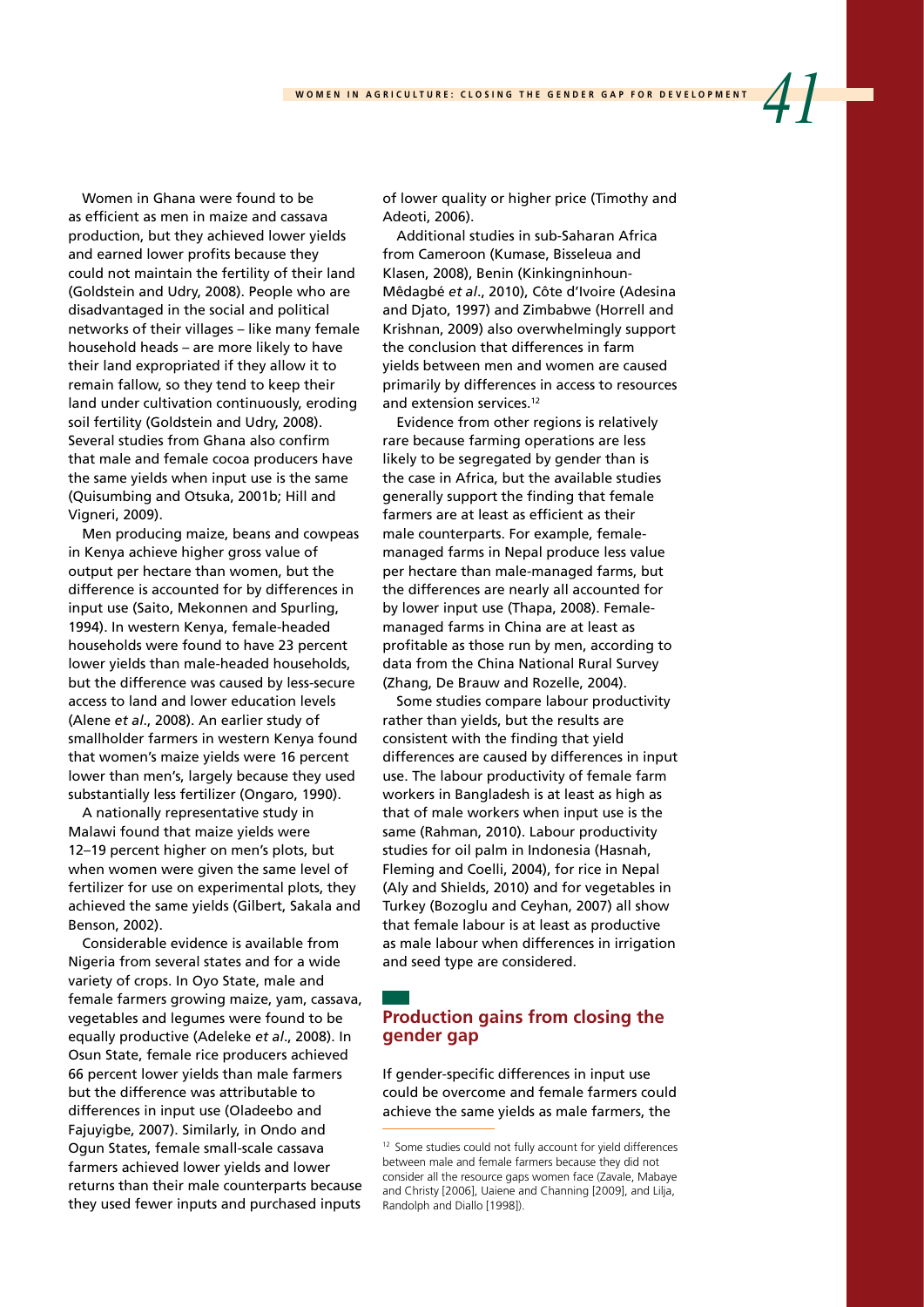evidence suggests that the production gains could be substantial. The potential gains cannot be calculated precisely because the necessary data are not available; however, a reasonable range can be estimated based on the yield gaps identified in the studies discussed above and the amount of farm land that women manage.

As noted above, studies of the yield gap between male and female farmers provide estimates averaging 20–30 percent, and most attribute the difference to lower levels of input use. Although most of these studies pertain to sub-Saharan Africa, similar input gaps have been documented for all regions in Chapter 3. Therefore, it is reasonable to assume that a similar range of yield gaps exists in other regions. Closing the input gap on the agricultural land held by women could increase yields on their land to the levels achieved by men. This would imply an increase in production of 20–30 percent on their land, and increases at the national level proportionate to the amount of land controlled by women. This would increase agricultural output in the developing countries for which data are available by an average of 2.5-4 percent.<sup>13</sup> Assuming that the input and yield gaps are representative of other developing countries, this would imply global gains of a similar magnitude.

Of course, the potential production gains calculated by this method are based on the existing distribution of land and a stylized yield gap of 20–30 percent. This implies that countries where women control proportionately more land could achieve the greatest potential gains. It may be the case, however, that the overall gender gap in access to agricultural resources is, in fact, wider where women control less land. The actual gains from closing the gender gap in access to resources would be greater in

countries where the gender gap is wider. Increasing women's access to land as well as complementary inputs in that case would generate broader socio-economic benefits than those captured by this analysis.

This approach provides admittedly very rough estimates, but they suggest that closing the gender productivity gap could increase agricultural output in the developing world by a significant amount. Increased production would also imply increased food availability and reductions in undernourishment. The standard methodology used by FAO to estimate the number of people who are undernourished calculates the average daily dietary energy supply available for consumption in each country and applies country-specific criteria for its distribution and thresholds for minimum per capita energy requirements (see FAO, 2002 for details). People who fall below this minimum threshold are considered chronically undernourished. Domestic food production is a key component of the dietary energy supply, so – assuming that the additional output from closing the gender gap is consumed domestically – closing the gender yield gap could have a direct impact on reducing the number of people who are undernourished.

Inserting the potential output gains calculated above into the formula for estimating the number of undernourished provides a rough quantitative estimate of how closing the gender gap in agriculture could contribute to reducing hunger. If yield gaps of 20–30 percent were closed and domestic production increased by 2.5– 4 percent, the number of undernourished people in the countries for which data are available could decline by 12-17 percent.<sup>14</sup> An estimated 925 million people in the world were undernourished in 2010, of which 906 million were in developing countries (FAO, 2010g), Gains of this magnitude could therefore equate to 100–150 million fewer people living in hunger. For countries where hunger is more widespread and women play a major role in the agriculture sector, the proportional declines could be even greater.

<sup>&</sup>lt;sup>13</sup> Data on the share of women agricultural holders are available for 52 countries. The methodology for calculating potential gains starts with the definition of output  $(Q)$  as yield  $(Y)$  times area  $(A)$ ,  $Q = Y^*A$ . Next, for the 20 percent productivity gap scenario, assume that women farmer's yields are only 80 percent those of men, i.e.  $Y_f = 0.8*Y_m$ . (The subscripts f and m denote female and male, respectively.) Now write  $Q = Y^*A$  as  $Q = Y_f * P^*A$  $+ Y$  \*(1-P)\*A, where P is the share of land cultivated by women farmers. Solve this problem for  $Y_m$  and then use  $Y_f = 0.8*Y_m$  to obtain  $Y_f$ . Assuming the gender gap in productive assets is closed, set  $Y_f$  equal to  $Y_m$  and find the new output level, Q\*.

<sup>&</sup>lt;sup>14</sup> Data for both the share of women agricultural holders and the number of people undernourished are available for 34 countries.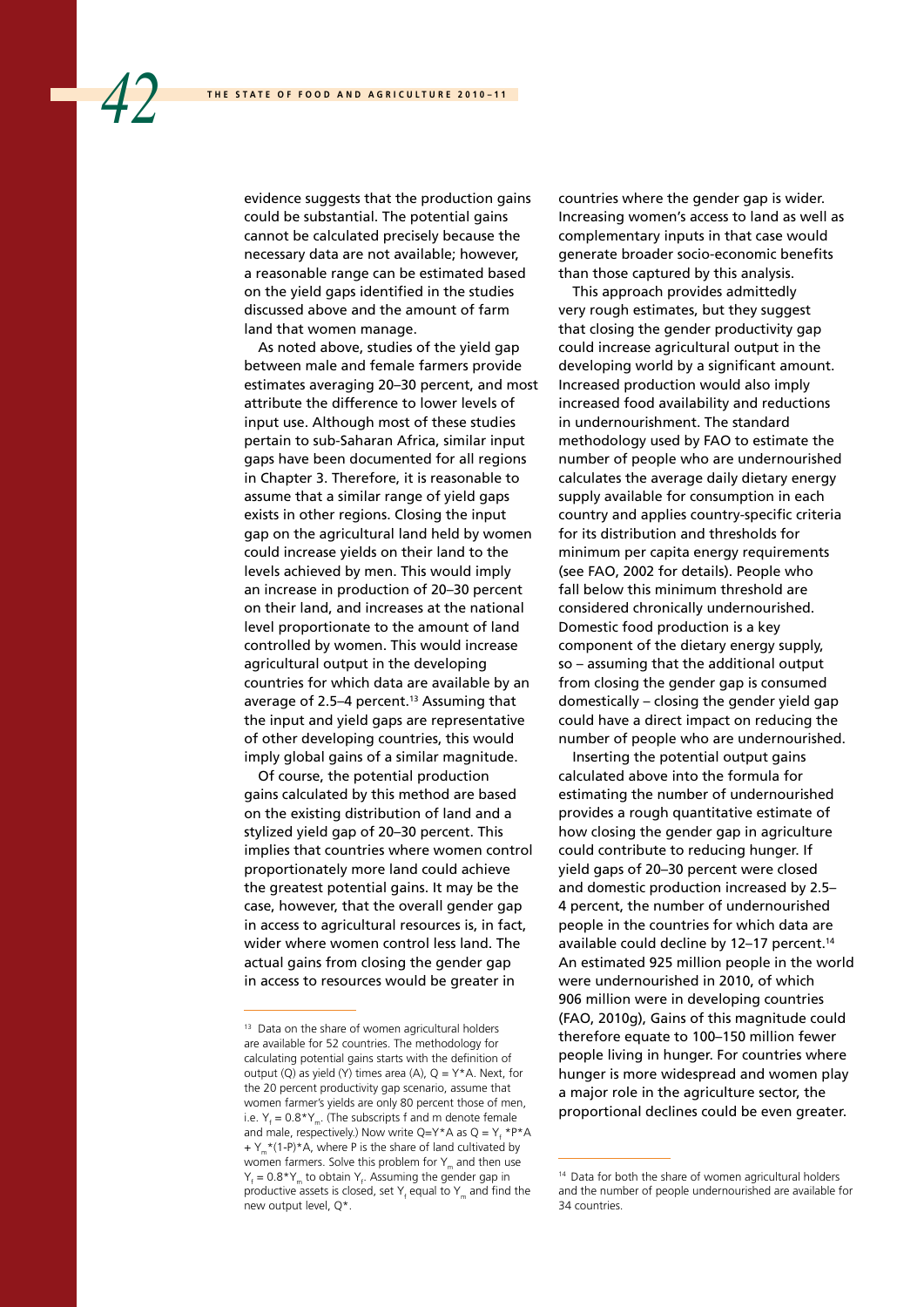These potential output gains would only be the first, direct, effect. Over time, higher productivity would have additional impacts such as increased demand by farmers for labour and locally produced goods and services (Hayami *et al*., 1978; FAO, 2004). Additional output could result in lower commodity prices, depending on the responsiveness of demand and the degree of trade openness. Most households in developing countries, including in rural areas, are net food buyers and would gain from a fall in staple food prices. Farm incomes could suffer, on the other hand, unless markets are sufficiently developed so as to handle the additional supply.

## **Other social and economic benefits of closing the gender gap**

In addition to increases in production and income, closing the gender gap in agriculture would generate broader social and economic benefits by strengthening women's direct access to, and control over, resources and incomes. Evidence from Africa, Asia and Latin America consistently shows that families benefit when women have greater status and power within the household. Increased control over income gives women a stronger bargaining position over economic decisions regarding consumption, investment and production. When women have more influence over economic decisions, their families allocate more income to food, health, education, children's clothing and children's nutrition.15 Social safety-net programmes in many countries now target women specifically for these reasons (Box 8).

A large number of studies have linked women's income and greater bargaining power within the family to improved child nutritional status, which in turn influences health outcomes and educational attainment (Smith *et al*., 2003). Evidence from the Philippines provided some of the earliest data showing that increasing the share of household income earned by mothers

contributes positively and significantly to household food consumption (Garcia, 1991). This was reinforced by evidence from Brazil, which showed that maternal income exerts a larger effect on children's nutritional outcome indicators than paternal income and that women spend considerably more than men on education, health, and household services (Thomas, 1997). In extended family households in Mexico, the impact of increasing family income on the nutritional status of children depends on who earns the income; higher earnings by any female household member – not only mothers – has substantial positive impacts on child nutrition, while this is not the case for male income earners (Djebbari, 2005). More recent evidence from Malawi confirms that increasing women's – but not men's – access to credit increases total household expenditures on food and improves the longterm food security of young female children (Hazarika and Guha-Khasnobis, 2008).

The fact that gender inequality is particularly severe in Southern Asia helps explain, at least partly, why rates of child malnutrition there are twice those found in sub-Saharan Africa (Smith *et al*., 2003). Indeed, despite surpassing sub-Saharan Africa in terms of national income, democracy, food supplies, health services and education, Southern Asia still trails in child malnutrition. This has been labelled the "Asian enigma", which finds women's status, sanitation and urbanization to be the key factors in narrowing the gap in children's nutritional status. Recent evidence from Bangladesh confirms that children's long-term nutritional status is higher in households where women are more empowered (Bhagowalia *et al*., 2010).

Improved gender equality in access to opportunities and returns to assets not only improve nutrition, health and education outcomes, but can also have a long-lasting impact on economic growth by raising the level of human capital in society.<sup>16</sup> Closing the gender gap spurs economic development, largely through the impact of female education on fertility, child

<sup>15</sup> Important studies in this field include Behrman and Deolalikar (1988), Behrman and Wolfe (1989), Kennedy and Peters (1992), Kennedy and Haddad (1994), Hoddinott and Haddad (1995), Thomas (1997), Haddad (1999), Katz (2000), Quisumbing and Maluccio (2000), Smith *et al*. (2003) and Doss (2005).

<sup>16</sup> Important studies in this field include Dollar and Gatti (1999), Klasen (2002), Knowles, Lorgelly and Owen (2002), Kalaitzidakis *et al*. (2002), Lagerlöf (2003) and Klasen and Lamanna (2009).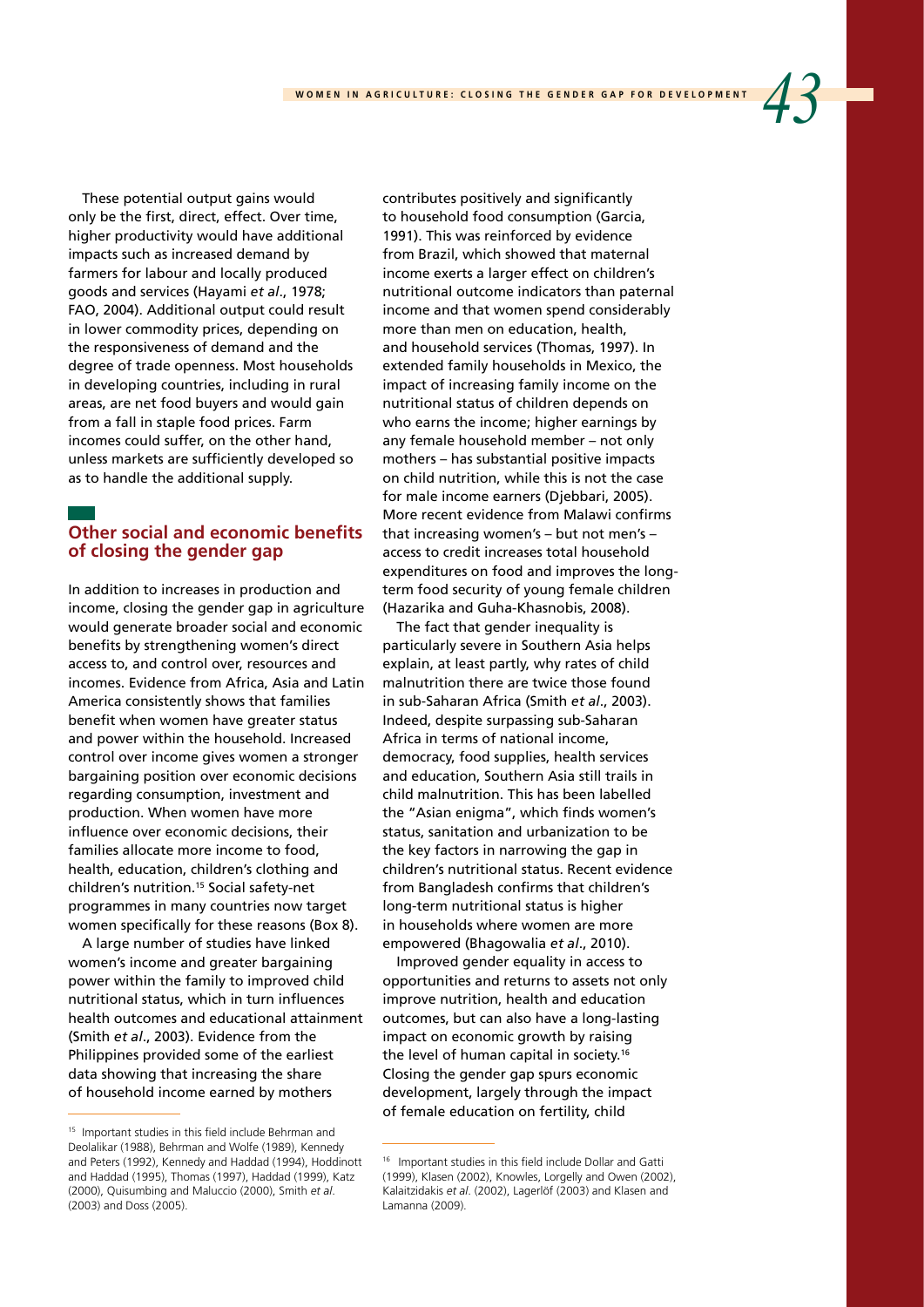#### BOX 8 **Targeting transfer payments to women for social benefits**

Conditional transfer programmes are a type of safety net programme in which cash or benefits in kind are transferred to generally poor households on condition that the household undertake certain types of human capital investment for the benefit of their children. Women are often targeted as the recipients of such payments because evidence shows they are more likely than men to prioritize child nutrition. The types of investments generally considered are in health – i.e. pre- and post-natal health care, health check-ups or attendance at health clinics – and in education – generally measured by enrolment and attendance rates. Conditional transfer programmes have rapidly gained popularity in the developing world. Starting from the *Oportunidades* (formerly known as *PROGRESA –* Education, Health and Nutrition Programme) programme in Mexico in 1997, they have expanded worldwide, with all developing regions having some active conditional transfer programme, although with the largest prevalence in Latin America.

Conditional transfer programmes can be used directly and indirectly to address gender inequities. With the exception of a few secondary school programmes, in the great majority of them the beneficiaries are the mothers. This choice is founded on the overwhelming evidence that, when women and mothers control a higher proportion of household income, families tend to spend a higher share of their budgets on

the education, nutrition, and /or well-being of their children. *Post-factum* evaluations of conditional transfer programmes have confirmed this to be the case: the impact on spending patterns goes beyond the simple income effect of the transfer, with recipient households spending a larger proportion of their incomes on food (Schady and Rosero, 2008) and a relatively larger proportion on more nutritious food (Macours, Schady and Vakis, 2008).

An implicit, yet important, idea underlying these programmes is that by directing the transfers to mothers, they strengthen the bargaining position of women in the intra-household decisionmaking process. Some conditional transfer programmes successfully also target gender inequality directly. In Bangladesh and Pakistan, programmes exist to promote girls' enrolment in public education. In Bangladesh, the Female Secondary School Assistance Project (FSSAP) provides a stipend to girls aged 11–18 years for attending secondary school, while in Pakistan, the Punjab Education Sector Reform Programme (PESRP) provides "scholarships" for girls aged 10–14 to attend school. Both programmes have been very successful in increasing enrolment: Khandker, Pitt and Fuwa (2003) estimate that the FSSAP increased the enrolment of girls by 12 percentage points, while the PESRP increased it by 11 percentage points, according to an evaluation by Chaudhury and Parajuli (2010).

mortality and the creation of human capital in the next generation. Falling fertility rates will, after some years, lead to what Bloom and Williamson (1998) have termed the "demographic gift". The working-age population will grow faster than the rest of the population, reducing dependency rates and thus benefiting per capita growth.

It is also true that removing the gender gap in access to opportunities widens the pool of talent available, which, assuming that the talent is distributed equally among men and women, will again work to raise the level of human capital available in the working population. These growth studies suffer from the usual limitations: it is impossible to assign the direction of causality, and it could also be the case that higher growth causes countries to reduce gender inequality by economically empowering women. Nonetheless, the point remains that closing the gender gap in educational and employment opportunities would boost long-term growth.